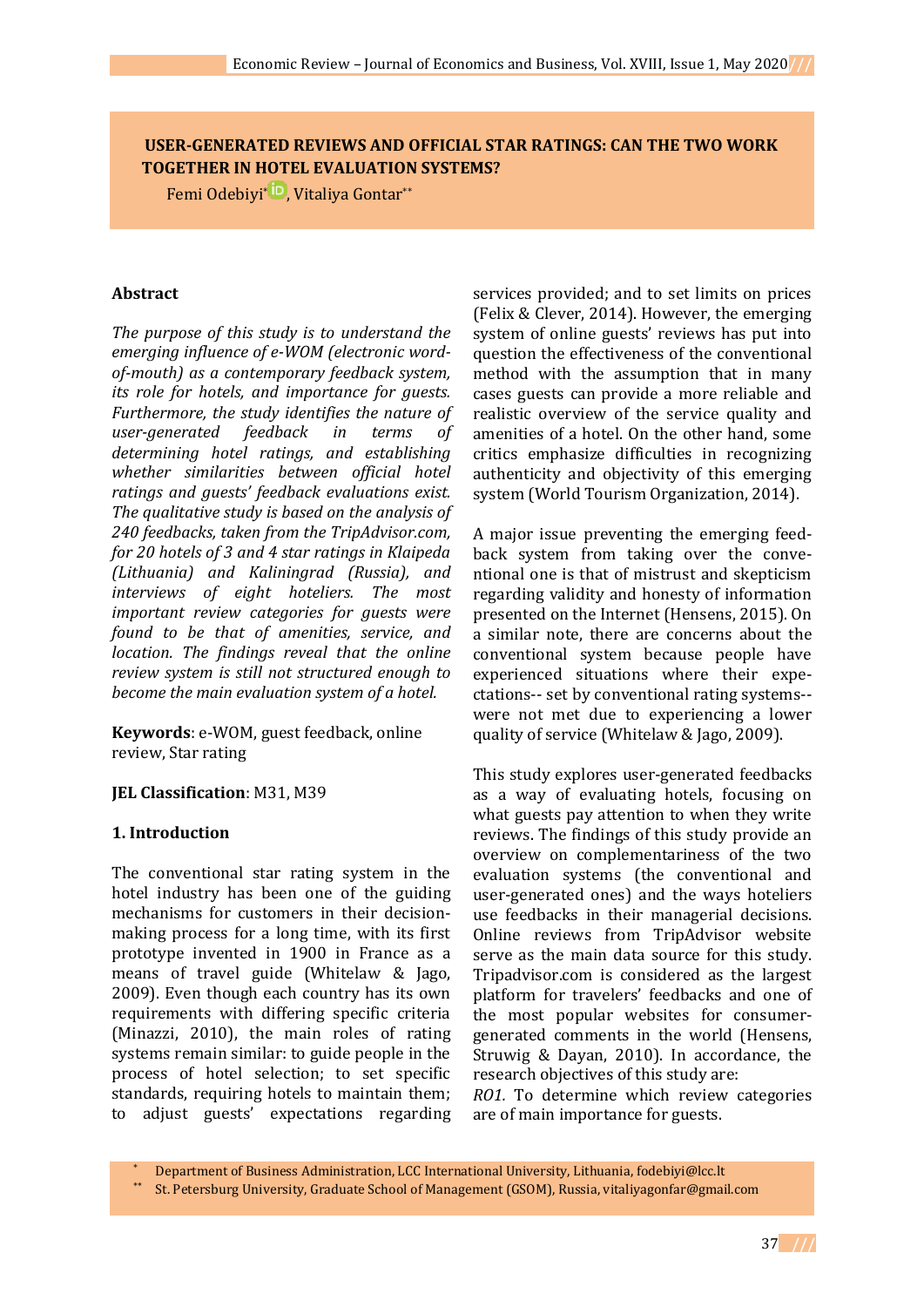*RO2.* To establish to what extent there exists complementariness between hotel star ratings and guest feedback evaluations.

*RO3*. To discover the manner by which hoteliers use online reviews in their managerial decisions.

### **2. Literature review**

### *2.1. Conventional star rating system*

The hotel rating system is usually referred to as the grading system of hotels based on various attributes which evaluates physical and service characteristics, and is established and managed on governmental, sectoral or private levels (Tefera & Govender, 2015). The elements evaluated by a conventional rating system do vary according to countries, and this is the result of unsuccessful attempts to unify this system internationally (Minazzi, 2010). Many of the studies on service quality in the hotel industry have paid little attention to the intricacies of ratings, describing only the overall picture of the system without actually exploring possible substitutions (Cronin *et al*., 2000; Keshavarz & Jamshidi, 2018; Parasuraman *et al*., 1988). Wouter Hensens (2010) was among the early researchers in the field to successfully study the conventional star rating systems from a more critical perspective. First, he acknowledged that the star rating system is influential on customers' decision because of the governmental regulatory component to the system. Similarly, Whitelaw and Jago (2009) alluded to the usefulness of the star rating system because it provides a valuable tool for government in setting rules, regulating, and ensuring safety in hotels. Hotels find their star rating useful for creating marketing strategies aimed at specific target market, and for branding and promotion as well. In contrast to Whitelaw and Jago (2009), Hensens (2015) concluded that the star rating system has proved to be not quite effective and accurate in providing clear and realistic expectations for potential customers.

## *2.2. Rating system through guests' feedbacks*

The rating system through guests' feedback is neither official nor approved by any governing structures, but over the years it has gained prominence in playing a key role in consumer

decision-making process; therefore, hotels see the need to embrace this relatively new system in order to attract guests. Tefera and Govender (2015) concluded that people find electronic Word of Mouth (e-WOM) and guests' feedbacks as trustworthy (and sometimes even showing a more realistic and precise picture) as the rating provided by the conventional system. However, the shortcomings of guests' feedbacks system include both the lack of consistency and absence of well-defined criteria. The question on reliability and trustworthiness of the reviews also points to the weakness of the system.

The criteria that online travel websites use for assessing hotels differ from one website to another, resulting in the inconsistency in the system (Guillet & Law, 2010). Nevertheless, the same problem is present in the conventional star rating system standards, which usually differ from one country to another, more so that not all hotels use either the standardized US AAA Tourism Rating System (Tefera & Govender, 2015) or the European star rating system. Subjectivity in guests' feedbacks is another mitigating issue (Hensens *et al*., 2010).

### *2.3. Service quality expectations through rating systems*

Tefera and Govender (2015) emphasized that the initial purpose of hotel ratings is to protect customers from a disappointing experience and to ensure service quality. Both the star rating system and guests' feedbacks address the issue of providing potential customers with useful and reliable information regarding services.

The star rating system was first introduced as a means of informing guests about the basic facilities of hotel without little or no reference to the subjective attributes (Hensens, 2010). Basically, a hotel will put forward a list of its facilities and a "star" is assigned to it. Nevertheless, since service quality is more than just facilities, a conventional star rating system is therefore incomplete in its assessment of a hotel. Lopez Fernandez and Serrano Bedia (2004) in their study of Spanish hotels pointed out that rankings provided by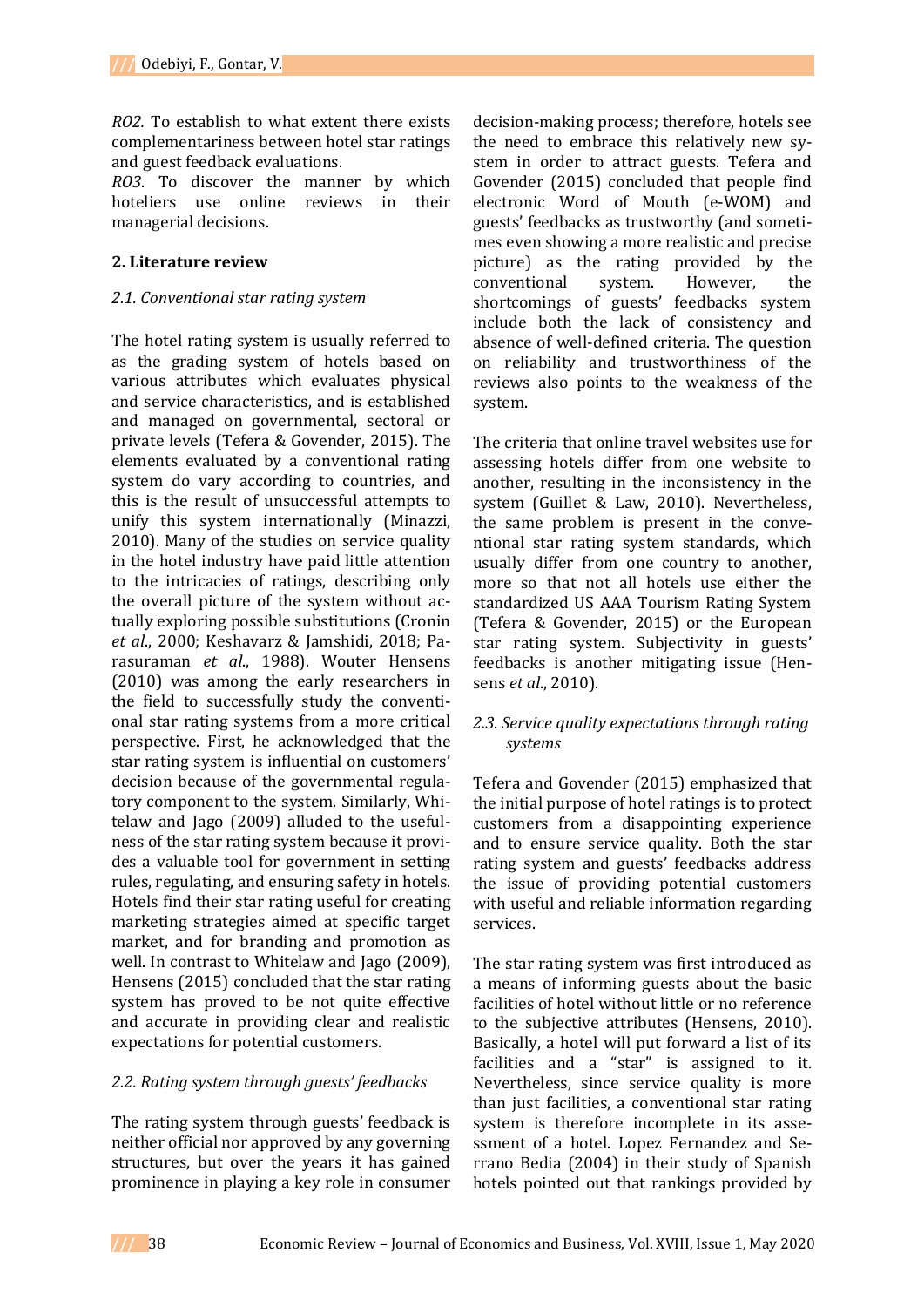the star-rating system did not correspond with the actual level of quality experienced by guests. What is more, they found a significant difference in the categories of hotels (from one-star to five-stars), emphasizing that "quality is not synonymous with luxury but rather with providing that which a client seeks" (Lopez Fernandez & Serrano Bedia, 2004). Nonetheless, the authors did not measure the overall customer satisfaction, which could have provided a better picture of service quality evaluation because in doing so, other influential subjective factors would have been included.

History of the hospitality industry's development has shown that soon after the introduction of the star rating system, hoteliers found out that presence of the star rating certificate does not provide an absolute advantage in the market nor does it signify good reputation; for most clients it has been only a moderately important factor. For hotel clients, what really matters is the actual level of the rendered services. The practice has shown that more than a few hotels have started to use various additional measuring techniques to improve service quality, and therefore increase customer satisfaction. The most obvious way was, and still is, to ask guests to document their experience and provide suggestions for improvements. That is how the Guest Comment Cards (GCCs) were invented. GCCs are questionnaires (sometimes anonymous) that are unobtrusively distributed in various visible places around the hotel (in rooms, at the reception desk, at the lounge area, etc.) and have gained in popularity due to their simplicity and subsequent fruitful results (Felix & Clever, 2014).

Guests' feedbacks have indeed changed the way customers assess hotel ratings, as it has given them an ample opportunity to influence ratings according to their experiences. In recognition of the importance of guests' feedback, hoteliers have found ways to integrate their systems with various platforms in order to receive guests' direct evaluation (Duan *et al.,* 2016). Hensens (2010) proposed that despite the fact that conventional rating systems provide a more independent overview, feedbacks can become the "most accurate way to provide potential travelers with a

realistic expectation" (p. 14) or at least "be effective in improving existing systems" (p. 46). Nevertheless, the question regarding objectivity and reliability of guests' feedbacks gets in the way of putting this system on the top pedestal when evaluating hotel service quality. One of the major problems is that there is hardly a way to influence how feedbacks are written to conform to a standardized format. Many are informal narrations written with a free style language and little structure; personal opinion or inappropriate comments are quite often present. Therefore, significant proportions of feedbacks do not contain useful information or reflect actual quality of service being evaluated. To avoid this problem and make the system more stable while working towards a common benefit, some websites have started requiring guests to additionally evaluate several essential amenities when leaving a feedback. This step has considerably impacted the reliability and structuralizing of this system, thus giving it a better chance to supplant the traditional star rating system.

#### *2.4. Rating systems in meeting price expectations*

Price has always been an influential factor not only when customers decide on making their purchase decision but also for the postpurchase evaluation. In a situation where they have to react on the rendered services, price is one of the highly impacting factors in moving these evaluations towards or away from a met expectation. Even if the quality of service remains the same, differences in price affect overall impression and customer satisfaction. At the same time, the following tendency has been noticed: the lower the price, the lower the expectations towards the service; thus, it is easier to exceed those expectations and increase customer satisfaction by trying to improve service quality and leave price unchanged. The inverse logic also works, when high price sets expectations too high; in this situation the failure in meeting those expectations leads to a strong negative fall in customer satisfaction and overall experience (Toncar, Alon & Misati, 2010).

Toncar *et al*. (2010) argues that the service sector in contrast to the tangible goods sector, has more flexible price expectations, with the

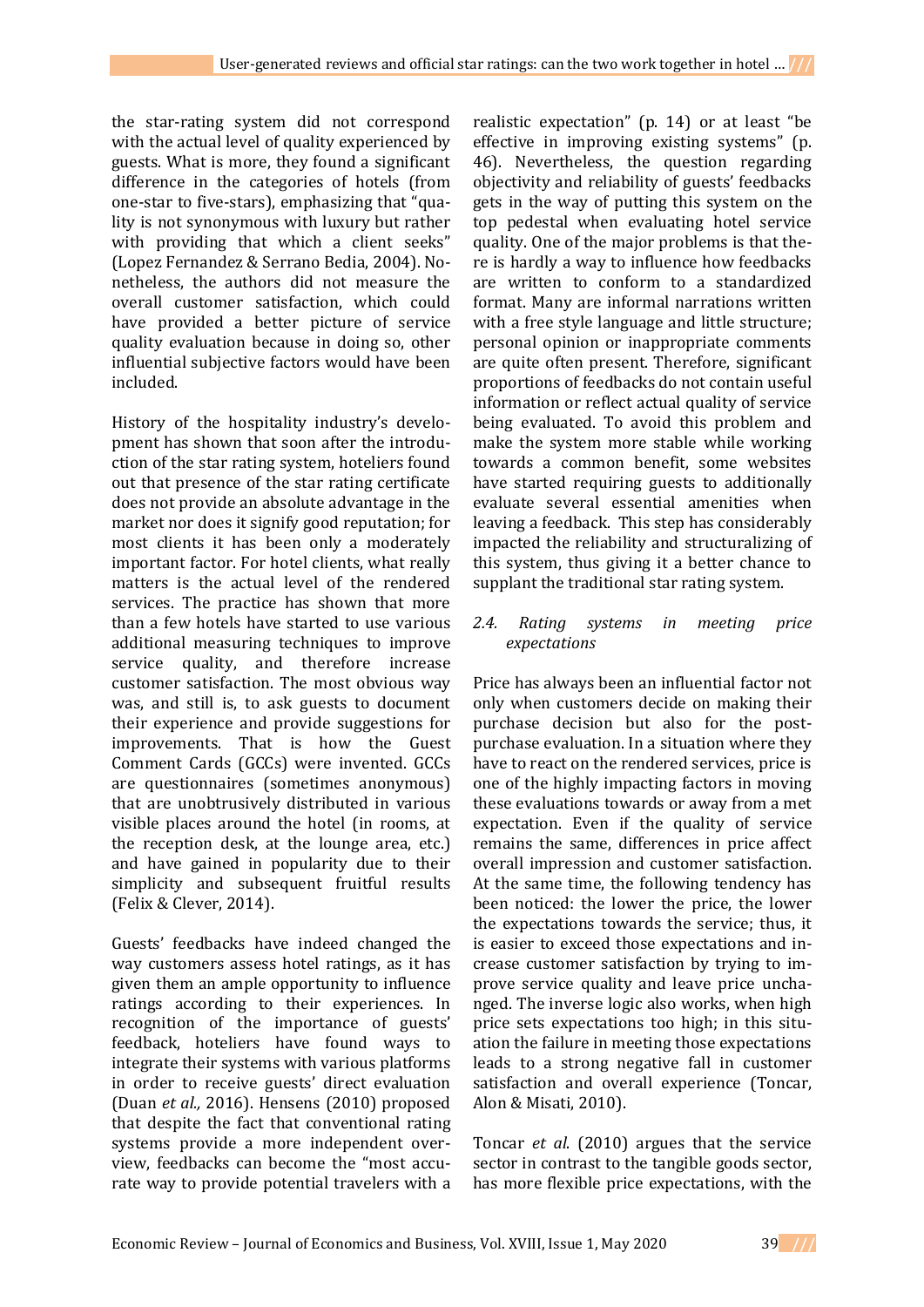relationship between expected and real price weaker due to the fact that services are less tangible and visible, which then makes customers to have a greater price range set in mind for particular services. When taking the conventional rating system into account, one may find it quite easy for customers to adjust their expectation based on the fact that hotels from one sector (for example, three-star hotel) have a comparable price-range, because types of services and facilities provided within this sector are similar (Whitelaw & Jago, 2009). Tefera and Govender (2015) have also stated that online guests' feedbacks system plays a little bit different role in pricing system. With the ability to view the feedbacks left by actual guests, one can compare the actual level of service quality and the provided price, thus evaluating their compatibility. Guests' feedbacks can serve as a measure of the degree to which hotel's services correspond to the ones stated, influencing significantly the popularity and demand for a particular hotel.

### *2.5. An integrated approach for rating systems*

There is no doubt that both the traditional rating system and guests' feedbacks have their own unique advantages, as well as drawbacks, in the sense that ideally none of them should be used independently. Conversely, these systems can work together, taking the strong sides from both of them. Since identifying possible integrated approaches is one the objectives of this study, postulated integration models were reviewed, one of which is the model suggested by the World Tourism Organization (2014). The main push factor is the idea that these systems should have complementary rather than competing roles in the industry. Potential customers can sort their preferences and decide upon several hotels of interest with the help of the conventional star rating system, while guests' feedbacks can help in making a final decision by getting an overview of a hotel through the past experience of real customers. The proponents of such integration point to its advantage in decreasing the level of uncertainty in customers' decision-making process. The World Tourism Organization (2014) proposes two broad integration models: full integration and comparative performance. The first one suggests a full inclusion of weighted average

of the guest ratings into the conventional star rating system, thus allowing hotels to move to a different star level, adjusting to the real guests' experience. It can also move a hotel down if the guest ratings will evaluate it lower than the conventional system. Therefore, although star ratings take the guiding role in the model, the final influential decision is up to the guests' ratings. The second model of comparative performance simply allows guest ratings to be reflected and taken into account on the supplement level, "providing additional guidance for the consumer" (p. 18). However, two ratings will be displayed independently without integration, and the guests' reviews system will not have enough influence to change the official rating of a hotel (World Tourism Organization, 2014). Somewhat similar, Hensens (2010) suggested a different model of paying attention to the efficient way of the star rating system in controlling the quality of some tangible services through regular inspections and audits. These services should be monitored more often than annually in order to avoid situations where appropriate services are only maintained during the inspection period. Certainly a few adjustments will have to be done in both systems in the way of integration. Guest feedbacks indeed have strong influence on the consumer buying behavior, therefore, for making an integration system work there should be devised ways of ensuring their reliability and authenticity.

## *2.6. Hoteliers' usage of online reviews*

The positive role of e-WOM usage as a tool for improving service quality has been explored by many researchers. A survey conducted by Nielsen (2013) found that 70 percent of the respondents trust reviews posted on online platforms. This gives hoteliers an intention to pay attention to the customers' evaluation of services and consequently gain advantage from guests' feedbacks in a way of knowing first-hand opinion regarding strong and weak sides of a hotel (Buhalis *et al.,* 2016).

At the same time, e-WOM and online feedbacks were found to be efficient in improving loyalty level, relationships with customers and company's reputation as well, if the managers of service organizations regu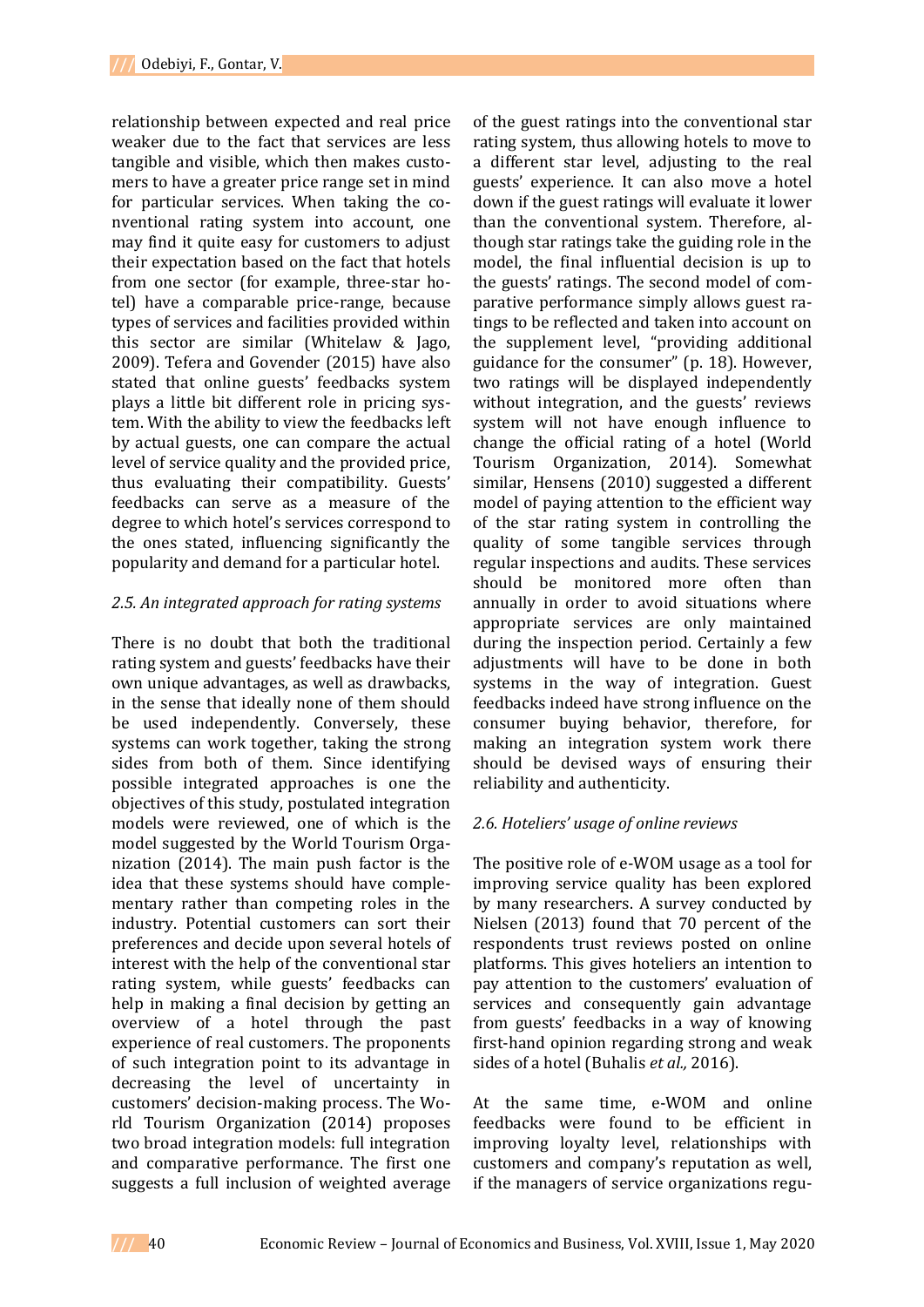larly and properly interact with customers on online platforms. Executive and operational managers are highly encouraged to actively participate in conversations, giving "immediate and authentic responses" (Kwok & Xie, 2016, p. 2157). Increasing consumers' satisfaction is also viewed as an outcome of the regular and proper communication with customers (Xie *et al*., 2016). When guests receive a response from a hotel manager to their positive review, they feel valuable and important (Xie *et al*., 2016). However, it was found that positive reviews are rarely responded to, possibly due to the fact that they are viewed by other customers as less credible, thereby attracting lower helpfulness ratings (Kwok & Xie, 2016). Nonetheless, when feedbacks contain negative evaluation of hotel services, managers are encouraged to provide "consumers with a solution or method to address the problem" (Kwok & Xie, 2016, p. 2163). Such behavior serves several purposes, such as demonstration of hotel's acceptance of the poor service provided, willingness to listen to customer's voice and concerns, and eagerness to work on a problem that occurred in an effort to improve services.

Adequate mana-gerial reaction to negative e-WOM tends to have higher helpfulness feedbacks ratings; it can eliminate conflicts at the very beginning, or at least prevents issues from getting worse and this "is one of the most salient predictors of hotel performance" (Xie *et al*., 2016, pp. 2017-2018). Taking e-WOM and guests' feedbacks into account is a way towards be-tter service quality but its usage through ma-nagerial responses can benefit hotels in many more ways.

However, in achieving fruitful results it is crucial to manage reviews properly: immediately and with enough authenticity. This strategy does not only restore previous consumers' satisfaction, but at the same time improves hotel reputation and influences purchasing decisions of future customers.

#### **3. Methodology and research results**

#### *3.1. Research design*

This study followed a qualitative approach which included collecting and analyzing guests' reviews of sampled hotels, as well as conducting interviews with managers of the selected hotels. The analysis of guests' feedbacks was based on the text analysis research conducted by Han, Mankad, Gavirneni and Verma (2016), where the authors examined text of the reviews of hotels in Moscow, Russia in order to develop reliable insights on comments' importance and the ways of how hoteliers can apply this information. Guest feedbacks were collected from TripAdvisor.com. and the convenience sampling technique was used in choosing reviews from 10 hotels each in Klaipeda (Lithuania) and Kaliningrad (Russia), all belonging to four and three stars in the conventional rating system. For each city only the hotels having the official star rating certificate according to TripAdvisor.com were included, and then the scope was narrowed to the first 10 in terms of popularity. Only reviews in English were selected, and accumulatively 240 reviews were extracted for the analysis (the latest 12 per each hotel). The reviews were coded for further analysis by manually extracting main distinctive words and afterwards they were placed into these categories as developed by Han *et al*. (2016): amenities, location, transactions, value, and experience. In addition to the aforementioned categories, additional set of categories was developed by the authors-- rooms, location, value, cleanliness, sleep quality, and service- adopted from TripAdvisor.com. MAXQDA 12 software was used for qualitative data analysis.

#### *3.2. Interviews*

In order to obtain additional perspective from hoteliers on how rating systems can work in cohesion and how they use online reviews in their managerial decisions, eight interviews with different hoteliers (operational managers) were conducted. Interview questions were adapted from the questionnaire for hoteliers developed by the World Tourism Organization (2014) in their article on the integrated approach of both rating systems.

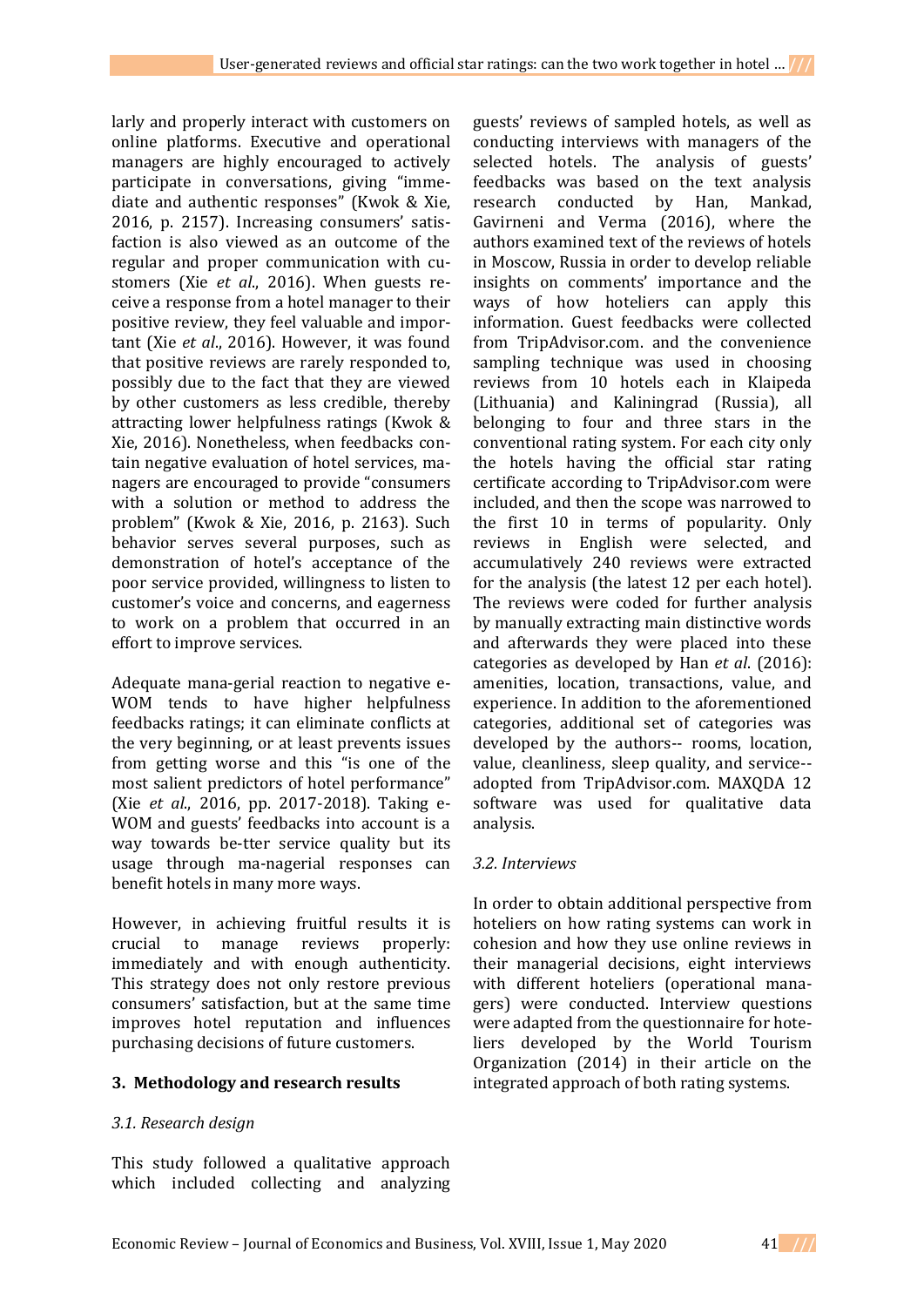

Figure 1. *Distribution of countries among reviewers*

Source: Author's own empirical research

The review categorization allowed the tracking of the importance of particular categories for travelers by the number of times when they were mentioned. Based on this premise, the number of coded segments

MAXQDA software and is represented in the graph shown in Figure 2. The percentage on this graph represents the weight of each category among all coded segments.



Figure 2. *Coded segments in categories distribution*



#### *3.3. Results*

The dataset was taken from reviews from 40 countries. Distribution of countries represented among reviewers is presented in Figure 1. in each category was analyzed using

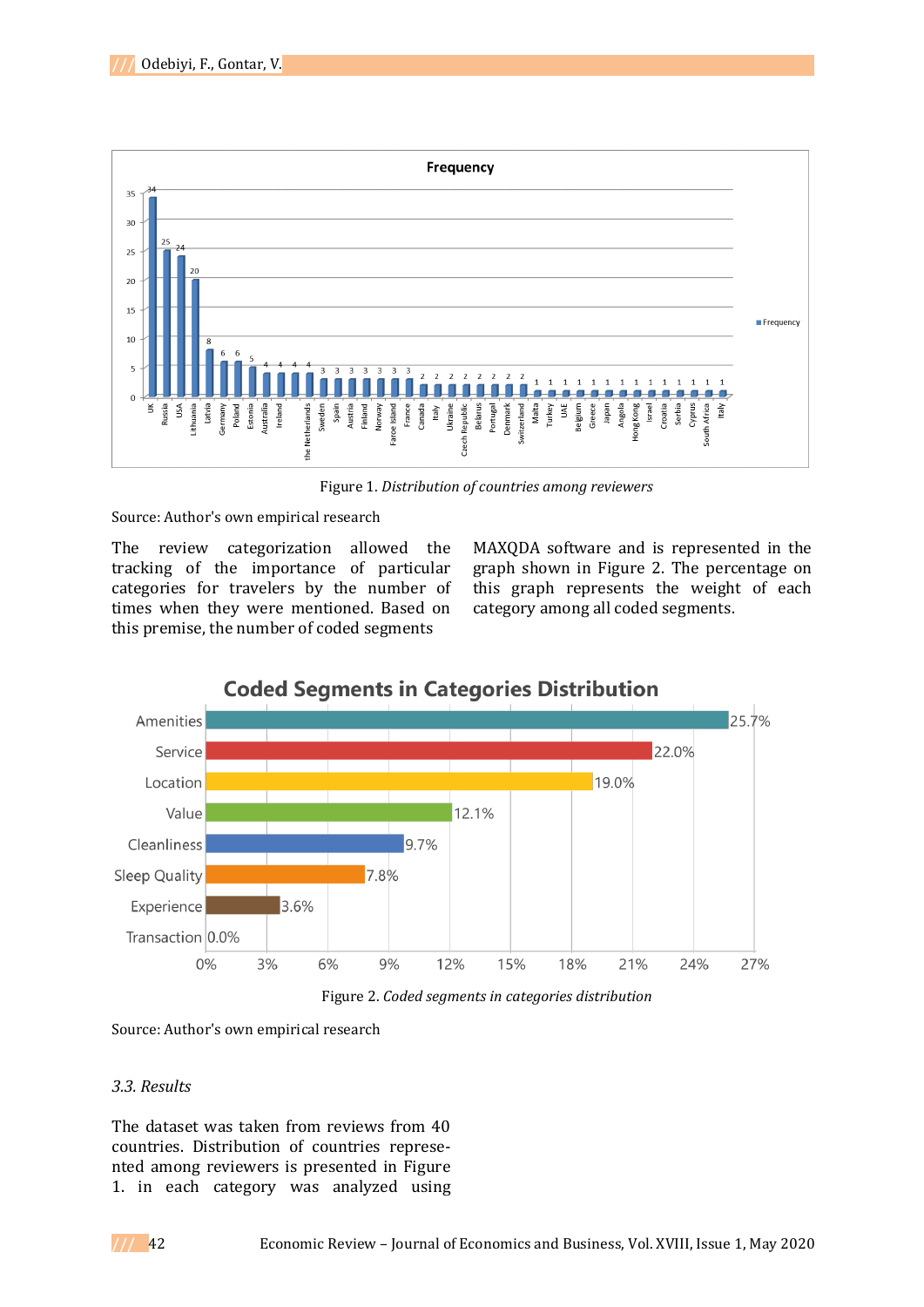Furthermore, it was also valuable to understand the relationship among the variables themselves. This factor proved to be important in finding out about expected and unexpected patterns of code usage and relationships in the specific context of the study. This indicates a variety of associations and naturally occurring connections. Figures 3 and 4 present a co-occurrence of categories.

| Code System        | Transaction | Amenities | Location | <b>Sleep Quality</b> | Service | Value | Cleanliness | Experience |
|--------------------|-------------|-----------|----------|----------------------|---------|-------|-------------|------------|
| Transaction        |             |           |          |                      |         |       |             |            |
| Amenities          |             |           |          |                      |         |       |             |            |
| <b>C</b> Location  |             |           |          |                      |         |       |             |            |
| Sleep Quality      |             |           |          |                      |         |       |             |            |
| Service            |             |           |          |                      |         |       |             |            |
| <b>C</b> Value     |             |           |          |                      |         |       |             |            |
| <b>Cleanliness</b> |             |           |          |                      |         |       |             |            |
| Experience         |             |           |          |                      |         |       |             |            |

Figure 3. *Coded code relations co-occurrence (nodal representation)*

Source: Author's own empirical research

| Code System        | Transaction | Amenities | Location | <b>Sleep Quality</b> | Service | Value | Cleanliness | Experience |
|--------------------|-------------|-----------|----------|----------------------|---------|-------|-------------|------------|
| Transaction        |             |           |          |                      |         |       |             |            |
| Amenities          |             |           | 326      |                      | 34      | 34    |             | 16         |
| Location           |             | 326       |          | 22                   | 60      | 174   | 26          | 26         |
| Sleep Quality      |             | 6         | 22       |                      | 52      | 94    | 86          | 14         |
| Service            |             | 34        | 60       | 52                   |         | 46    | 170         | 24         |
| <b>Walue</b>       |             | 34        | 174      | 94                   | 46      |       | 40          | 18         |
| <b>Cleanliness</b> |             | 8         | 26       | 86                   | 170     | 40    |             | 12         |
| Experience         |             | 16        | 26       | 14                   | 24      | 18    | 12          |            |

Figure 4. *Coded Code Relations Co-Occurrence Number*

Source: Author's own empirical research

As shown in Figures 3 and 4, Amenities and Location were co-mentioned more often than any other categories. Thus, it may be inferred that guests treat these categories as interrelated.

#### *Similarity between ratings and feedback*

In comparing how guests rate hotels of different star ratings on online platforms, we observed the tendency for three-star hotels to be ranked lower by guests. These observed pa-



Figure 5. *Overall rating for 3\* hotels*

Source: Author's own empirical research

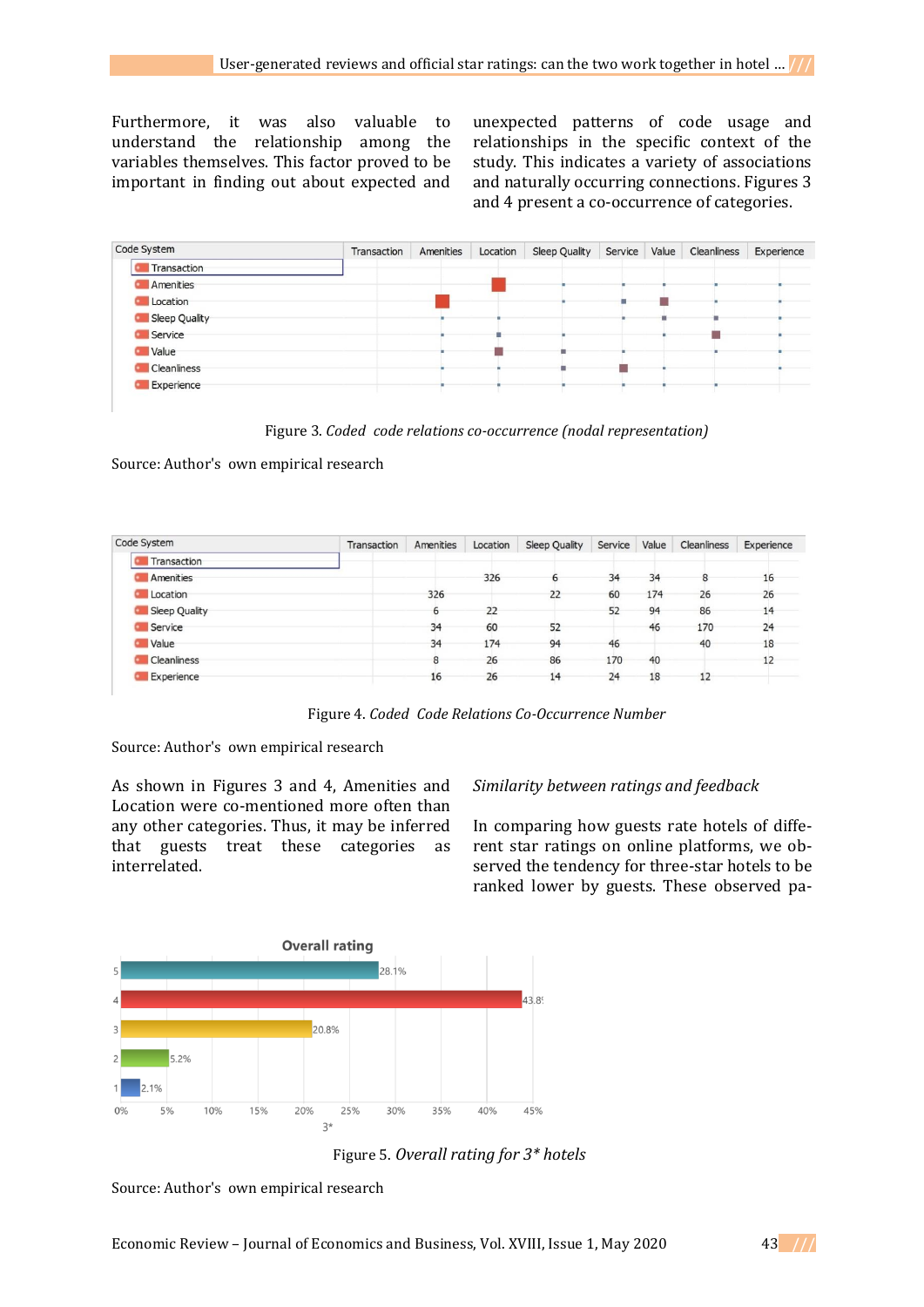tterns are presented in Figures 5 and 6.

Figure 5 plots each of the values of 1-5 rating system (*x*-axis) and the corresponding percentage obtained for each of the values for (1-5) rating system from total reviews (*y*axis). A value of 4 translates to guests' perceived value is better than what was expected,

leave a feedback is among the most important

while a rating of value 5 is interpreted as hotel services were exceptional and of superb value. For three-star hotels, 71.9% (28.1% + 43.8%) of the reviewers perceived the hotel services to be of a better than expected value or of exceptional and superb value.



Figure 6. *Overall rating for 3\* hotels*

Source: Author's own empirical research

Figure 6 plots each of the values of 1 -5 rating system (*x*-axis) and the corresponding percentage obtained for each of the values for (1- 5) rating system from total reviews (*y*axis). A value of 4 translates to guests' perceived value is better than what was expected, while a rating of value 5 is interpreted as hotel services were exceptional and of superb value. For four-star hotels, 84% of the reviewers (compared to 71.9% for three-star hotels) perceived the hotel services to be of a better than expected value or of exceptional and superb value. From this observed pattern, we conclude that the higher star rating classification a hotel has, the better the chances of it meeting customers' expectations. However, it is necessary to notice that guests' expectations are influenced by a number of factors, such as individual preferences, personal needs, personal philosophy, past experience, word of mouth, background, and situational factors (*e.g*. health issues, mood, *etc*.) (Hensens, 2010).

#### *Interviews analysis*

Semi-structured interviews were conducted with four hoteliers each in both Kaliningrad and Klaipeda. The results are somewhat unexpected, because encouraging guests to

topics for hoteliers when talking about guests' reviews. The interviewees overall have similar ways of encouraging guests to write reviews which is usually done by asking front desk staff to collect e-mail addresses of guests, either during check-in or check-out process for the purpose of sending e-questionnaires for internal feedback. One hotelier pointed out a practice in their chain which is to ask for guests' e-mail addresses during the check-in, not during the check-out process. This practice is to prevent front desk staff from cherry-picking only guests whom they know has had a rather pleasant experience in the hotel.

However, according to one of the interviewees only 30% to 40% of guests fill out the questionnaires sent to guests' email addresses. With that level of response rate, hoteliers cannot neglect the benefits and influence of external systems, such as reviews left by guests on sites like TripAdvisor.com, Booking.com, and Expedia.com. The interviewees declared that they have put in place different services that collect all the reviews on a regular basis from various websites in order to see a broader picture and be able to track their progress more efficiently. Even though each hotelier alluded to importance of guests' feedback and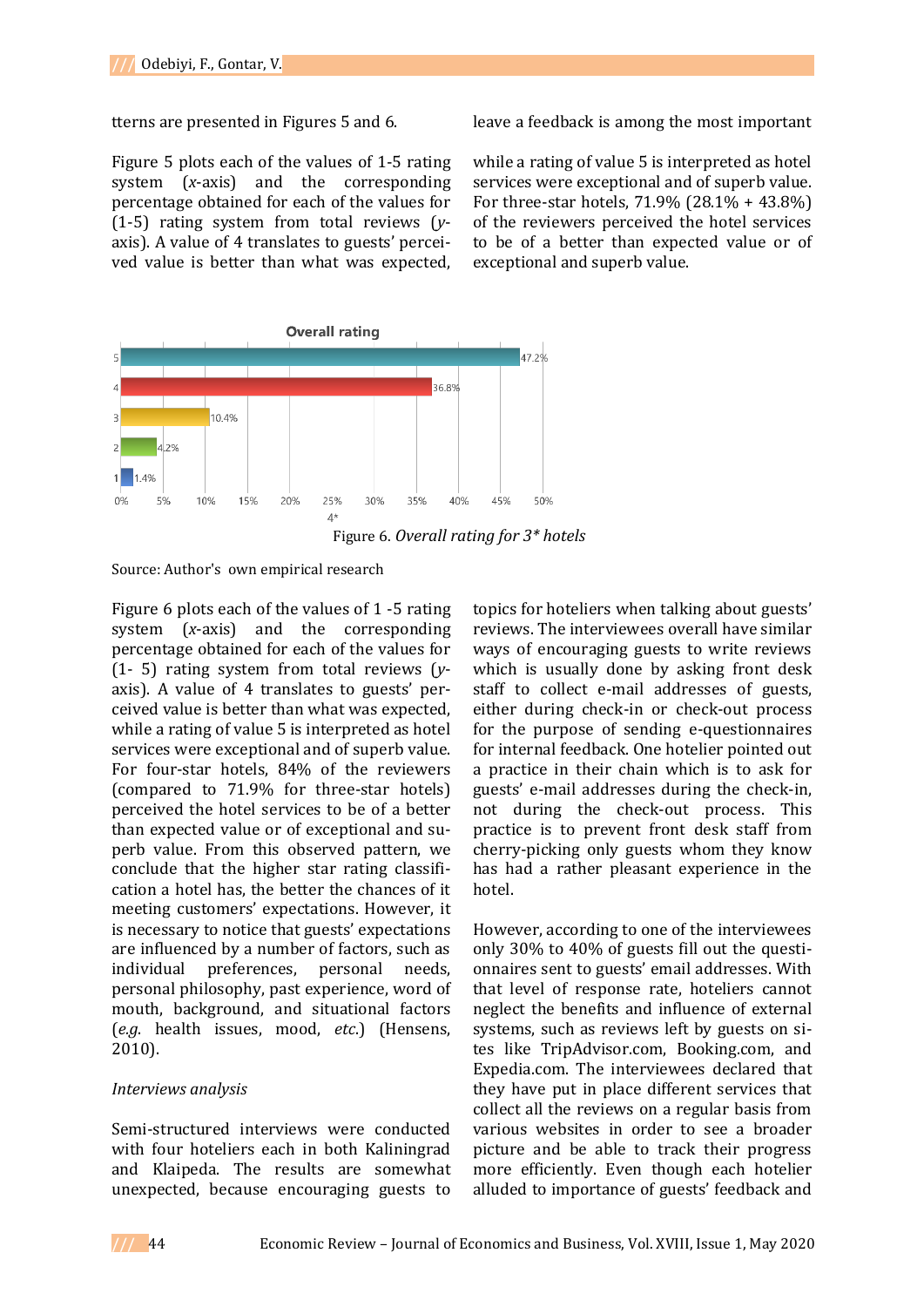its growing influence, this was captured in varying manners. More importantly, they consider reviews in most cases to be reliable and somewhat clear and structured, with credit going to major websites like TripAdvisor and Booking.com that put in considerable efforts to maintain reliability and transparency of reviews. On the issue of how different evaluation systems can work together cohesively, all the interviewees perceive that from the travelers' point of view, both star rating and feedbacks are necessary, despite their differences in structure, they still complement each other. In the initial stage of the process of choosing a hotel, people narrow down the choices according to their personal preferences and financial conditions. It is at this stage that star rating serves its purpose perfectly, because each star category has its own target market with a price differentiation that is quite clear. After that the next stage is for people to start looking for reviews in order to make a final decision, taking into consideration previous guests' experience; that is where feedbacks start to play their main role. The interviewees consider this new type of buying behavior to be prevalent among guests nowadays. Even with hoteliers' praise for the feedback system, they were quick to mention that they are not in favor of feedbacks becoming the major rating system. Their stand was attributed to lack of experience, knowledge and the subjective opinions and evaluations on the part of many of the travelers. One of the hoteliers said, "*Although opinions of guests are very important, quite often guests are not like professional hoteliers and they simply do not understand why this or that happened, or how to improve or to react to some things. Professional auditors possess the necessary knowledge for objectively evaluating hotel property and service in all departments."* Needless to say, guests can be emotional and sometimes overreact, whereas the evaluation of a hotel is more likely to be objective and therefore, reliable and valid. Furthermore, hoteliers see things existing separately because auditors for star classification usually check on such things as quality of the building, safety system, cleanliness of the kitchen supplies, *etc*.; and all these go into the final certification and award of stars. However, one of the interviewees mentioned that stars may not always reveal the true standards of hotels or what the level

of service quality at the moment is, and that it cannot be ruled out that the start rating process is not as objective as it appears to be. This same interviewee went on talking about their hotel brand name (part of an international chain) as being more important than stars because people know what to expect from the brand itself and are as such less influenced by the star certification of these hotels. Another important sphere of feedback usage in hotels is the primary importance of using feedbacks for service improvement purposes. One hotelier mentioned that they practice printing out both bad and good reviews and putting them in their staff canteen in order for employees to be aware of how the hotel is doing on customer satisfaction. Hoteliers consider responding to guests' reviews on online platforms as a way to build customer relationship. For example, when a guest leaves a negative review online, hoteliers try to make up for such experience by offering refunds, coupons or special rate for their next visit. One hotelier also mentioned that they always ask dissatisfied clients to visit the hotel next time in order for them to see and confirm that the hotel is working to rectify reported mistakes in an effort to improve its service quality. Furthermore, not only bad reviews are needed to be clarified and responded to, but the positive ones as well. A few hoteliers also mentioned that they try not to give automated responses to reviews but try to provide responses that are more individual in nature; to find unique words for almost each review in order to give customers a feeling of being special.

In summary, hoteliers try to derive benefits from online feedbacks by using them in various ways, from affirming clients to continuous improvement purposes. What is more, they find both systems - the star rating and online feedbacks - to be important and valuable, because they have separate roles and purposes. The only way they see them existing together is mostly being separate, in parallel.

In the process of analyzing guest feedbacks, we noticed that people gladly share their recommendations towards various subjects: from the overall evaluation of whether they would recommend staying in a particular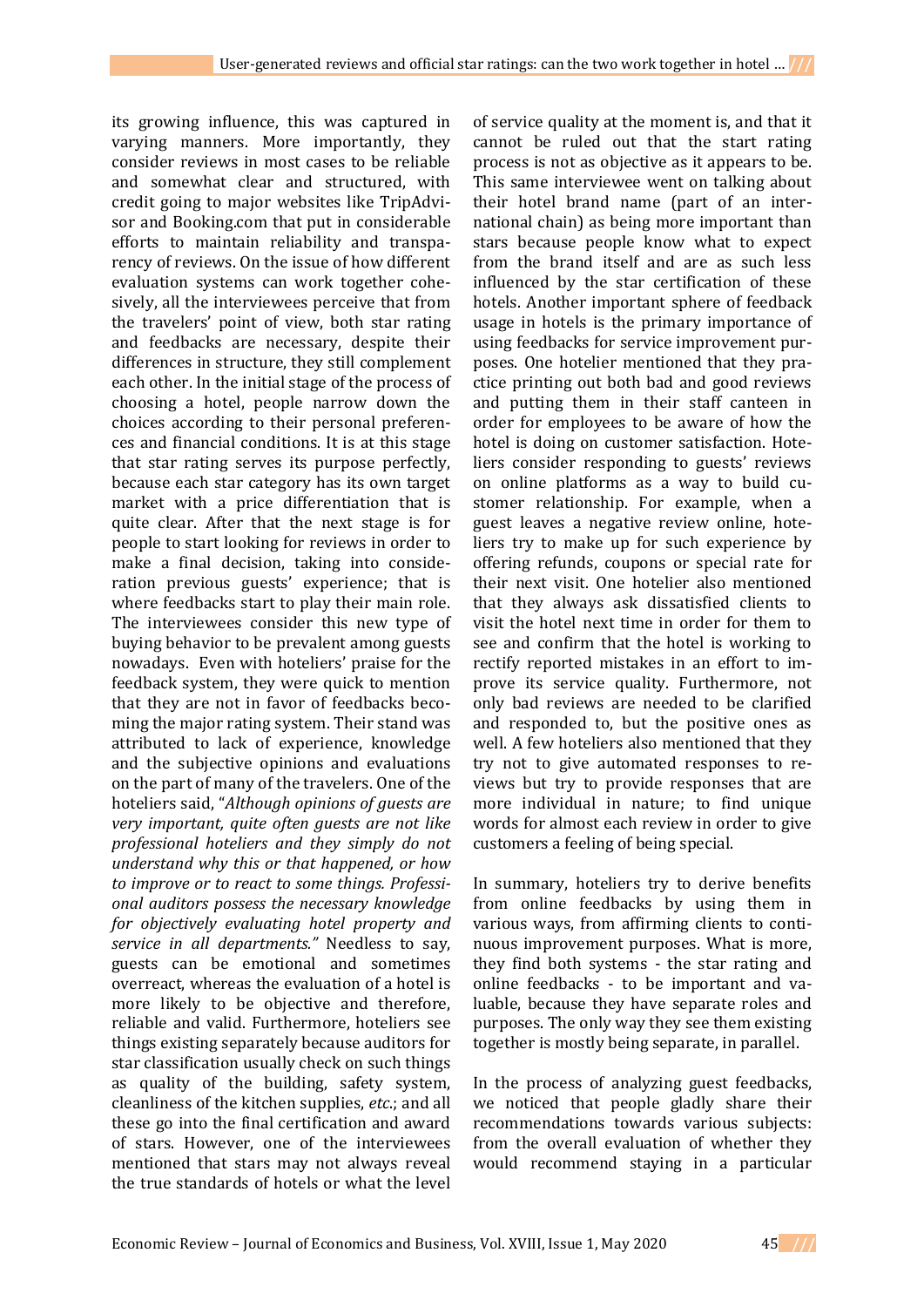hotel, to specific room numbers which they found to be good or bad.

### **4. Discussion**

### *4.1. Findings*

The findings of this study demonstrate that there are three main areas of importance for hotel guests staying in hotels: amenities, service and location. These review categories have the strongest impact on guests' experience and, consequently, on the overall review score derived from feedbacks. Hensens (2010) mentioned that the "desire for social interaction, economic incentives" (p. 52) or worries about future customers' experience are among the main motivation factors for travelers to write reviews. However, whatever the factors are, people tend to express their opinion on the subjects that have made an impression and have influenced their stay, regardless of how positive or negative they were. The ability of e-WOM in general to provide useful information has proved to be one of the leading and important factors influencing customers when they make a purchasing decision (Jalilvand & Samiei, 2012). One of the findings of this study is, comparing across the star ratings, that fourstar hotels meet guests' expectations in a better way as compared to three-star hotels. We propose various scenarios in explaining this finding. First of all, it might be that customers have common expectations regarding three-star hotels, but the latter do a less successful job in maintaining this level of expectation from customers. This, thus, could support the argument that the star rating system requires a better audit control in order to avoid such discrepancies. Secondly, it also seems likely that customers tend to have a higher, overstated expectation for three-star hotels; thus, when facing the actual situation, they become dissatisfied. The final proposition is that customers do not have enough information regarding the requirements and standards of the star rating system. Therefore, they fail to know how actual three-star hotels should look like and fail to set expectations towards them; as a result, they experience dissatisfaction.

In a nutshell, our postulation is such that feedback system is not developed, structured and representative enough in a manner that will enable it to become the main evaluation system of hotels. The shortcomings in the structure and format of guests' review affect reliability. What is more, the majority of online platforms (Booking.com may be an exception) lack a single unified approach where each review would contain only the necessary information as corresponding to the categories of focus. Finally, even though hoteliers allude to the opinion that some professional control (in terms of audit and certification agencies) will always be needed regardless of the quality of the review system, guests' feedbacks serve their purpose quite suitably in evaluating to what extent a hotel maintains its services, corresponds to its star rating and fulfills its service standards. By analyzing the reviews one can compare them to what is claimed by the hotel and its conventional rating, and then come to individual conclusions as to whether actual facilities and services match the conventional ratings. At the same time, Minazzi (2010) points out that conventional rating systems vary from one country to another and this might also bring more confusion than clarity to customers because of unfulfilled expectations at various times. This gap between expectations and actual service, which varies in different countries, is among the most important problems with the conventional star rating system. The ever-increasing influence of online feedbacks on a daily basis is closely connected with the theory of e-WOM which has proved to be among the most important sources of information and recommendation for consumers' purchasing decision (Jalilvand & Samiei, 2012).

## *4.2. Limitations*

Although the data for feedback analysis were taken from the TripAdvisor website, where the dataset is believed to consist of valid and reliable reviews**,** there is still an element of bias present in the reviews. For bias reduction, the authors suggest that further research in this area should include the use of other data sources (such as Booking.com, Expedia.com, *etc*.) for review comparison purposes. Secondly, for this study two cities in two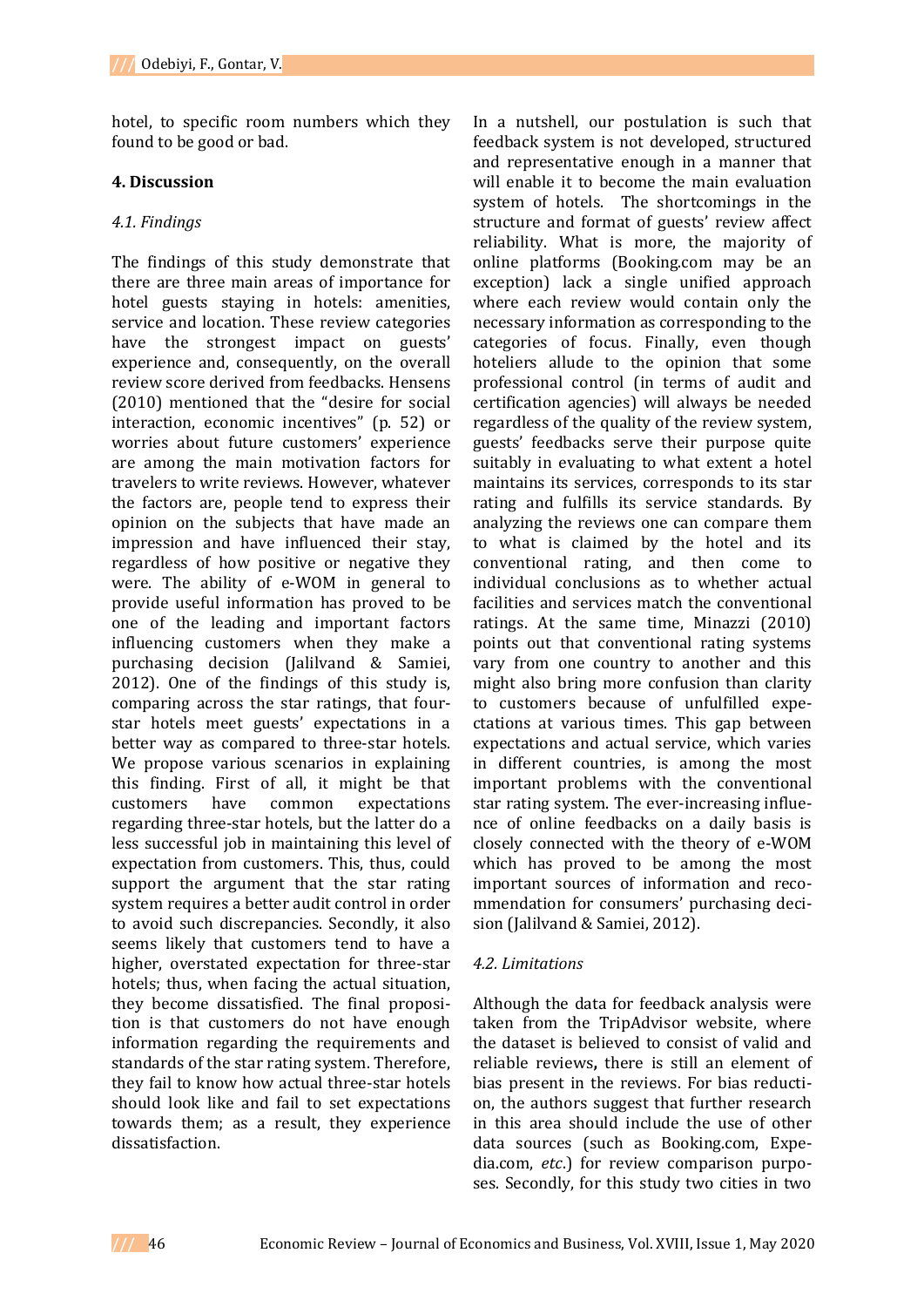countries were chosen, and only reviews in the English language were taken for the analysis. Although the countries of origin of the authors of reviews were quite diverse, a greater emphasis on more countries and translation of the reviews from other languages would be useful in further research. Thirdly, some valuable interesting results might be derived if the profiles of reviewers are closely evaluated as well. This study put emphasis only on the countries of origin of the reviewers as a demographic attribute - which is in no doubt helpful, however, some other characteristics such as the number of days stayed, purpose of staying, age or gender distribution might help to better understand if there are factors that influence or explain the reviews given. One study (Belarmino & Koh, 2018) actually pointed out how different motivations influence guests' online reviews. Even the purpose of a trip does have influence on ratings given during reviews (Rajaguru & Hassanli, 2018).

## **5. Conclusion**

It is evident that customers will seek after reviews as an additional source of information in their decision-making process; however, these reviews will not have enough clout to influence the official rating of a hotel. On a broader term, we recommend that hoteliers put more emphasis in responding to feedback received from guests via online review portals for the purpose of designing an internal system that is created to intentionally incorporate the use of reviews in managerial decisions. In doing so, hotel guests will accord greater recognition to the importance of guests' feedbacks thus creating an incentive for them to give reviews of higher quality, reliability and objectivity. Finally, quality audit organizations involved with star rating evaluation and assessments might consider a pilot project in which reviews are a supplemental, if not supplementary, factor in the standard procedure used to determine hotel star rating.

## **References**

1. Belarmino, A. M. & Koh, Y. (2018). How E-WOM motivations vary by hotel review website. *International Journal of Contem-* *porary Hospitality Management*. 30(8), pp. 2730-2751.

- 2. Cronin, J. J. Jr., Brady, M. K. & Hult, G. T. M. (2000). Assessing the effects of quality, value, and customer satisfaction on consumer behavioral intentions in service environments. *Journal of Retailing*. 76(2), pp. 193-218.
- 3. Duan, W., Yu, Y., Cao, Q. & Levy, S. (2016). Exploring the impact of social media on hotel service performance: A sentimental analysis approach. *Cornell Hospitality Quarterly 2016.* 57(3), pp. 282–296. DOI: 10.1177/1938965515620483.
- 4. Felix, C. & Clever, V. (August, 2014). The relationship between hotel rating and customer outcomes: Customer perceived service quality and customer satisfaction. *Greener Journal of Business and Management Studies.* 4(4), pp. 146-152. DOI: 10.15580/GJBMS.2014.4.062614282.
- 5. Guillet, B. D. & Law, R. (2010). Analyzing hotel star ratings on third-party distribution websites. *International Journal of Contemporary Hospitality Management.*  22(6), pp. 797-813. DOI: 10.1108/09596111011063098.
- 6. Han, H. J., Mankad, S., Gavirneni, N. & Verma, R. (2016). What guests really think of your hotel: Text analytics of online customer reviews. *Cornell Hospitality Report.* 16(2), pp. 3-17.
- 7. Hensens, W. (2010). Hotel rating through guest feedback. *Volume 1: Thesis*. SA: Nelson Mandela Metropolitan University.
- 8. Hensens, W., Struwig, M. & Dayan, O. (2010). The reliability of data from guest reviews on TripAdvisor as a contemporary social media platform. *Proceedings from SAIMS*: *SAIMS Annual Conference 2010.* Mpekweni Resort, SA.
- 9. Hensens, W. (2015). The future of hotel rating. *Journal of Tourism Futures* 1(1), pp. 69 – 73. DOI: 10.1108/JTF-12-2014-0023.
- 10. Jeong, M. & Jeon, M. M. (2008). Customer reviews of hotel experiences through consumer generated media (CGM). *Journal of Hospitality & Leisure Marketing.* 17(1-2), pp. 121-138. DOI: 10.1080/10507050801978265.
- 11. Jalilvand, M. R. & Samiei, N. (2012). The impact of electronic word of mouth on a tourism destination choice. *Internet Resea-*